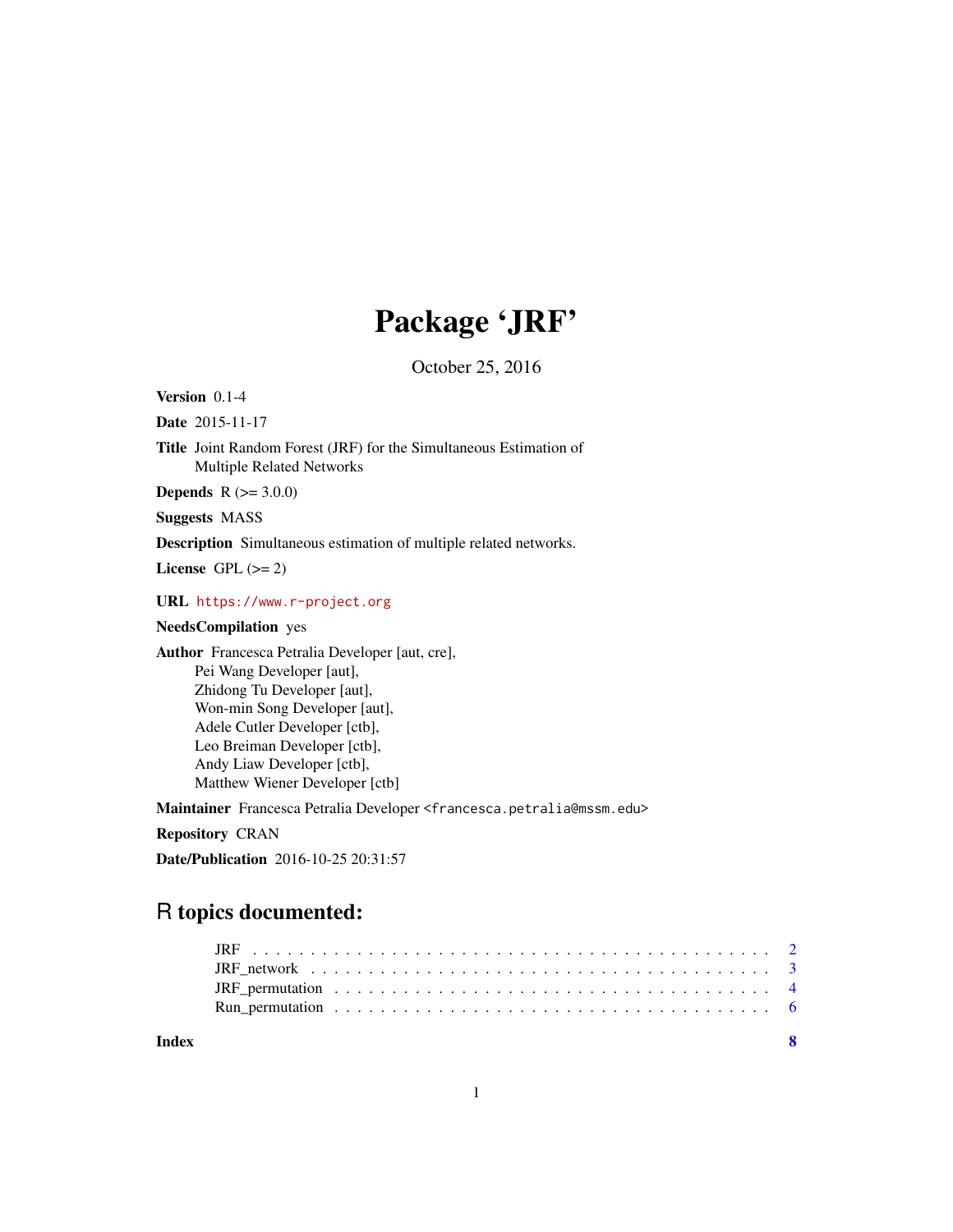<span id="page-1-0"></span>JRF *Joint Random Forest for the simultaneous estimation of multiple related networks*

#### Description

Algorithm for the simultaneous estimation of multiple related networks. Some of the functions utilized are a modified version of functions contained in the R package randomForest (A. Liaw and M. Wiener, 2002).

#### Usage

JRF(X, ntree, mtry,genes.name)

#### Arguments

| $\times$   | List object containing expression data for each class, $x=list(x_1, x_2, \ldots)$        |
|------------|------------------------------------------------------------------------------------------|
|            | where $x_{-}$ i is a (p x $n_{-}$ i) matrix with rows corresponding to genes and columns |
|            | to samples. Missing values are not allowed.                                              |
| ntree      | numeric value: number of trees.                                                          |
| mtry       | numeric value: number of predictors to be sampled at each node.                          |
| genes.name | vector containing genes name. The order needs to match the rows of $x_{i}$ .             |

#### Value

A matrix with I rows and C + 2 columns where I is the total number of gene-gene interactions and C is the number of classes. The first two columns contain gene names for each interaction while the remaining columns contain importance scores for different classes.

#### References

Petralia, F., Song, WM., Tu, Z. and Wang, P., A New Method for Joint Network Analysis Reveals Common and Different Co-Expression Patterns Among Genes and Proteins in Breast Cancer, submitted

A. Liaw and M. Wiener (2002). Classification and Regression by randomForest. *R News* 2, 18–22.

#### Examples

# --- Derive weighted networks via JRF

```
nclasses=2 # number of data sets / classes
n1<-n2<-20 # sample size for each data sets
p <- 5 # number of variables (genes)
genes.name<-paste("G",seq(1,p),sep="") # genes name
```
# --- Generate data sets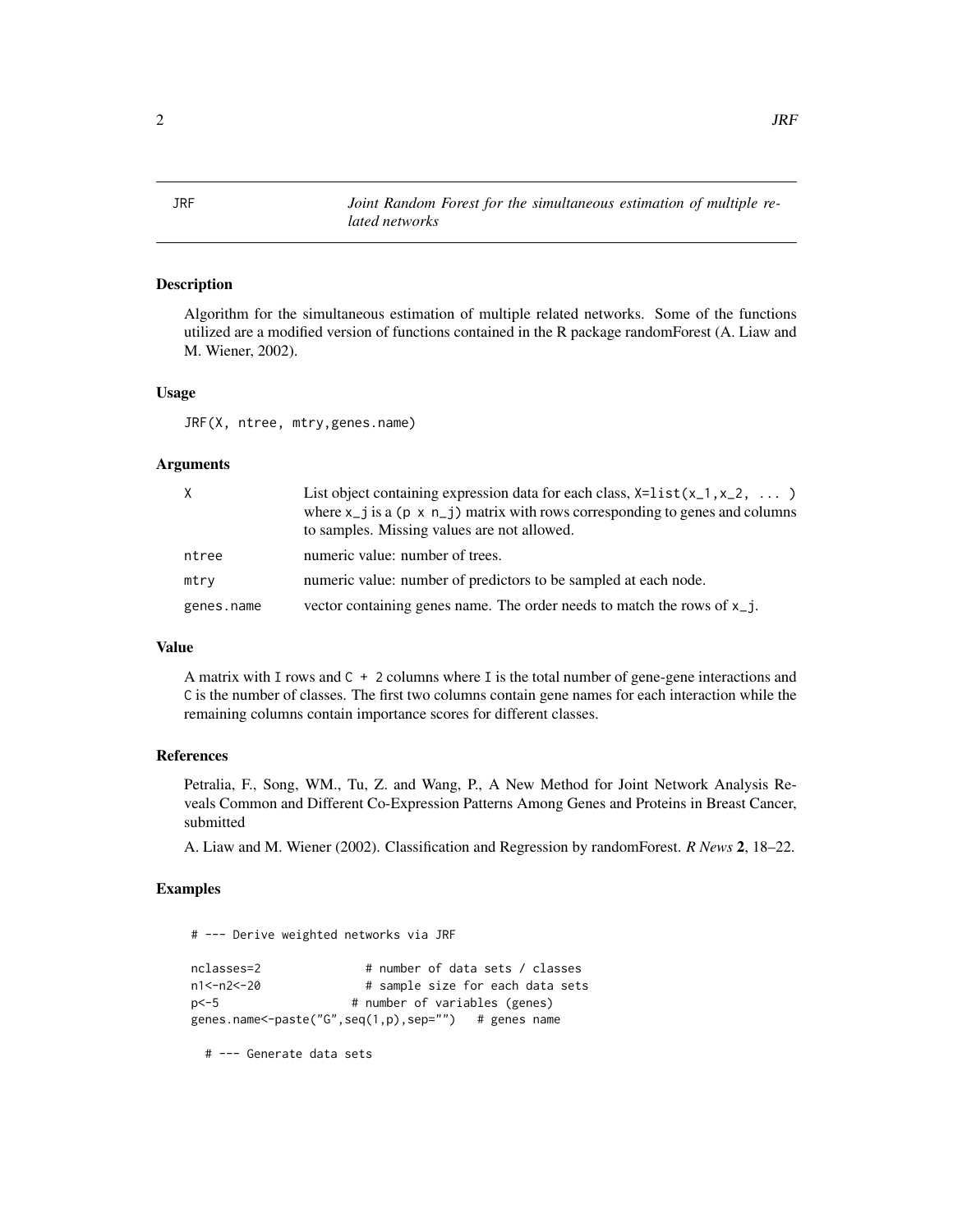```
data1<-matrix(rnorm(p*n1),p,n1) # generate data1
data2<-matrix(rnorm(p*n2),p,n1) # generate data2
 # --- Standardize variables to mean 0 and variance 1
data1 <- t(apply(data1, 1, function(x) { (x - mean(x)) / sd(x) } ))
data2 <- t(apply(data2, 1, function(x) { (x - mean(x)) / sd(x) } ))
 # --- Run JRF and obtain importance score of interactions for each class
out<-JRF(list(data1,data2),mtry=round(sqrt(p-1)),ntree=1000,genes.name)
```
JRF\_network *Compute FDR of importance scores and return class-specific networks.*

#### **Description**

This function computes FDR of importance scores and returns class-specific networks.

#### Usage

JRF\_network(out.jrf,out.perm,TH)

#### Arguments

| out.jrf  | output object from function JRF.             |
|----------|----------------------------------------------|
| out.perm | output object from function Run_permutation. |
| TН       | Threshold for FDR.                           |

#### Value

out list object containing the estimated gene-gene interactions for each class.

#### References

Petralia, F., Song, WM., Tu, Z. and Wang, P., A New Method for Joint Network Analysis Reveals Common and Different Co-Expression Patterns Among Genes and Proteins in Breast Cancer, submitted

A. Liaw and M. Wiener (2002). Classification and Regression by randomForest. *R News* 2, 18–22.

Xie, Y., Pan, W. and Khodursky, A.B., 2005. A note on using permutation-based false discovery rate estimates to compare different analysis methods for microarray data. *Bioinformatics*, 21(23), pp.4280-4288.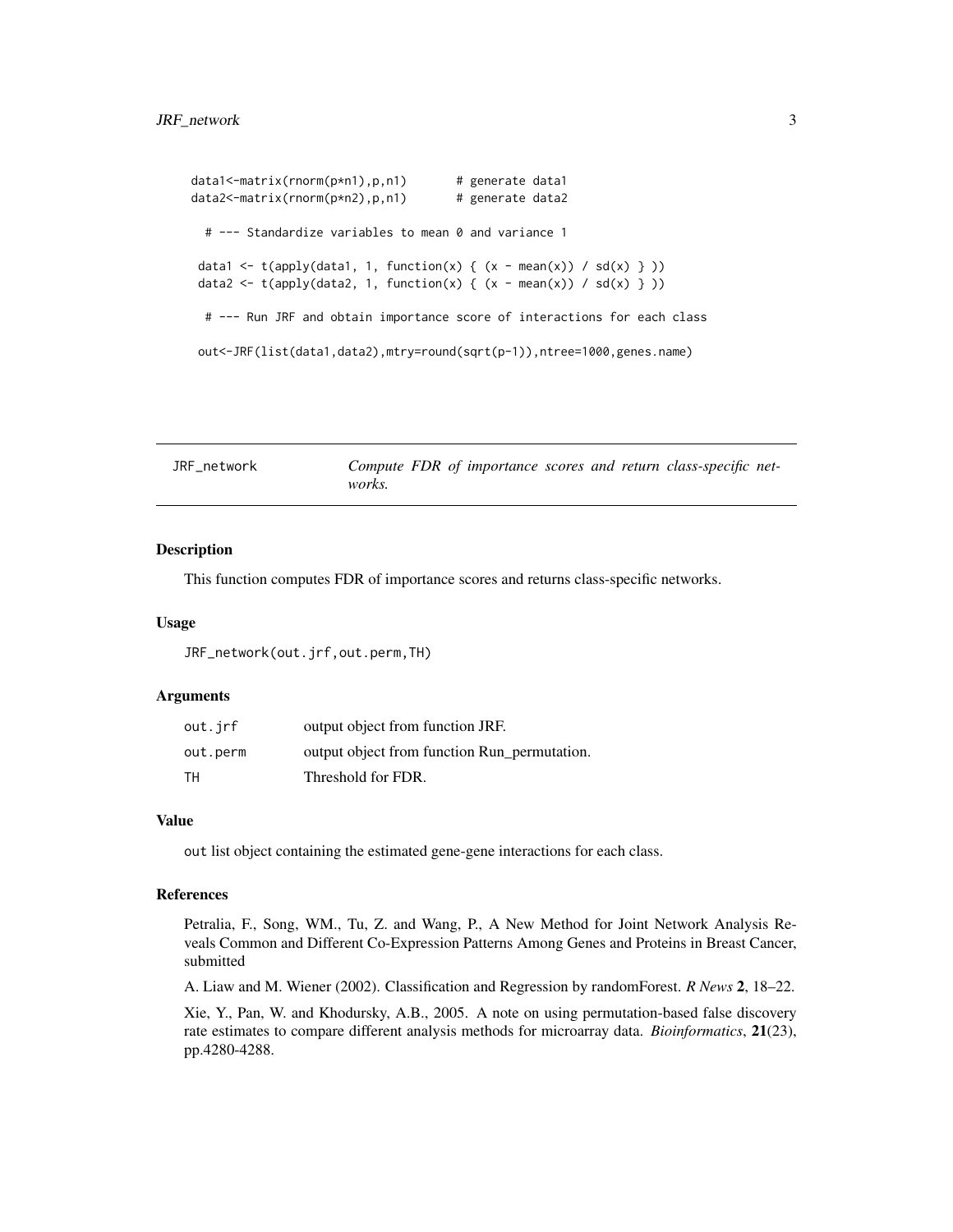#### Examples

```
# --- Derive weighted networks via JRF
nclasses=2 # number of data sets / classes
n1<-n2<-20 # sample size for each data sets
p<-5 # number of variables (genes)
genes.name<-paste("G",seq(1,p),sep="") # genes name
M=5; The # total number of permutations
fdr=.001; # fdr threshold
 # --- Generate data sets
data1<-matrix(rnorm(p*n1),p,n1) # generate data1
data2<-matrix(rnorm(p*n2),p,n1) # generate data2
data1[1,]<-2*data1[2,] # variable 1 and 2 interact under class 1
# --- Standardize variables to mean 0 and variance 1
data1 <- t(apply(data1, 1, function(x) { (x - mean(x)) / sd(x) } ))
data2 <- t(apply(data2, 1, function(x) { (x - mean(x)) / sd(x) } ))
 # --- Run JRF and obtain importance score of interactions for each class
out<-JRF(list(data1,data2),mtry=round(sqrt(p-1)),ntree=1000,genes.name)
out.perm<-Run_permutation(list(data1,data2),mtry=round(sqrt(p-1)),ntree=1000,genes.name,M)
final.net<-JRF_network(out,out.perm,fdr)
```
JRF\_permutation *Derive importance scores for permuted data.*

#### **Description**

This function computes importance score for one permuted data set. Sample labels of target genes are randomly permuted and JRF is implemented. Resulting importance scores can be used to derive an estimate of FDR.

#### Usage

```
JRF_permutation(X, ntree, mtry,genes.name,perm)
```
#### Arguments

- 
- X List object containing expression data for each class,  $x=list(x_1, x_2, \ldots)$ where  $x_j$  is a (p x  $n_j$ ) matrix with rows corresponding to genes and columns to samples. Missing values are not allowed.

<span id="page-3-0"></span>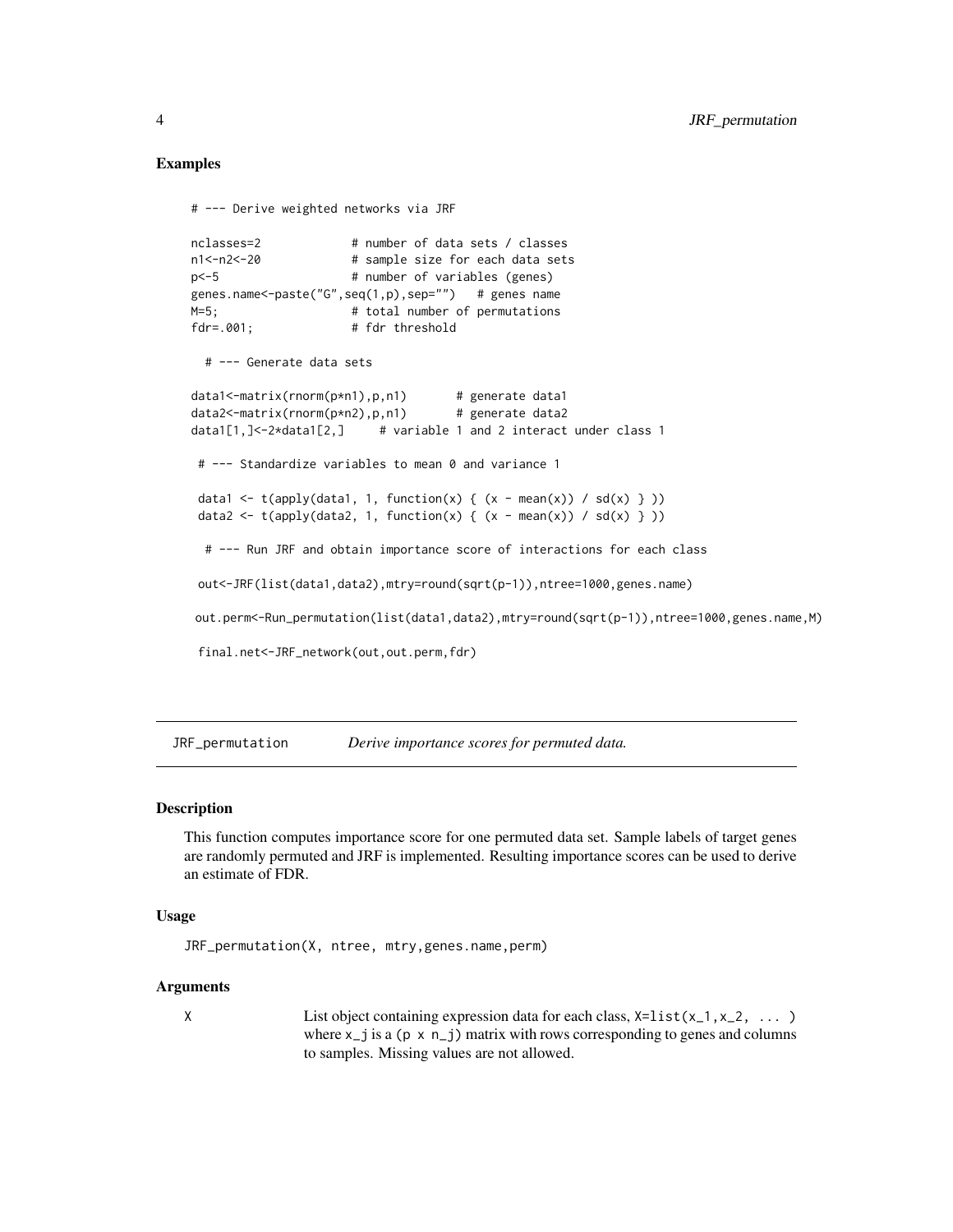#### JRF\_permutation 5

| ntree      | numeric value: number of trees.                                            |
|------------|----------------------------------------------------------------------------|
| mtry       | numeric value: number of predictors to be sampled at each node.            |
| genes.name | vector containing genes name. The order needs to match the rows of $x_i$ . |
| perm       | integer: seed for permutation.                                             |

#### Value

A matrix with I rows and C columns with I being the number of total interactions and C the number of classes. Element  $(i, k)$  corresponds to the importance score for interaction i under class k.

#### References

Petralia, F., Song, WM., Tu, Z. and Wang, P., A New Method for Joint Network Analysis Reveals Common and Different Co-Expression Patterns Among Genes and Proteins in Breast Cancer, submitted

A. Liaw and M. Wiener (2002). Classification and Regression by randomForest. *R News* 2, 18–22.

#### Examples

```
# --- Derive weighted networks via JRF
```

```
nclasses=2 # number of data sets / classes
n1<-n2<-20 # sample size for each data sets
p <- 5 # number of variables (genes)
genes.name<-paste("G",seq(1,p),sep="") # genes name
perm=1; # set permutation seed
 # --- Generate data sets
data1<-matrix(rnorm(p*n1),p,n1) # generate data1
data2<-matrix(rnorm(p*n2),p,n1) # generate data2
 # --- Standardize variables to mean 0 and variance 1
data1 <- t(apply(data1, 1, function(x) { (x - mean(x)) / sd(x) } ))
data2 <- t(apply(data2, 1, function(x) { (x - mean(x)) / sd(x) } ))
 # --- Run JRF and obtain importance score of interactions for each class
```
out<-JRF\_permutation(list(data1,data2),mtry=round(sqrt(p-1)),ntree=1000,genes.name,perm)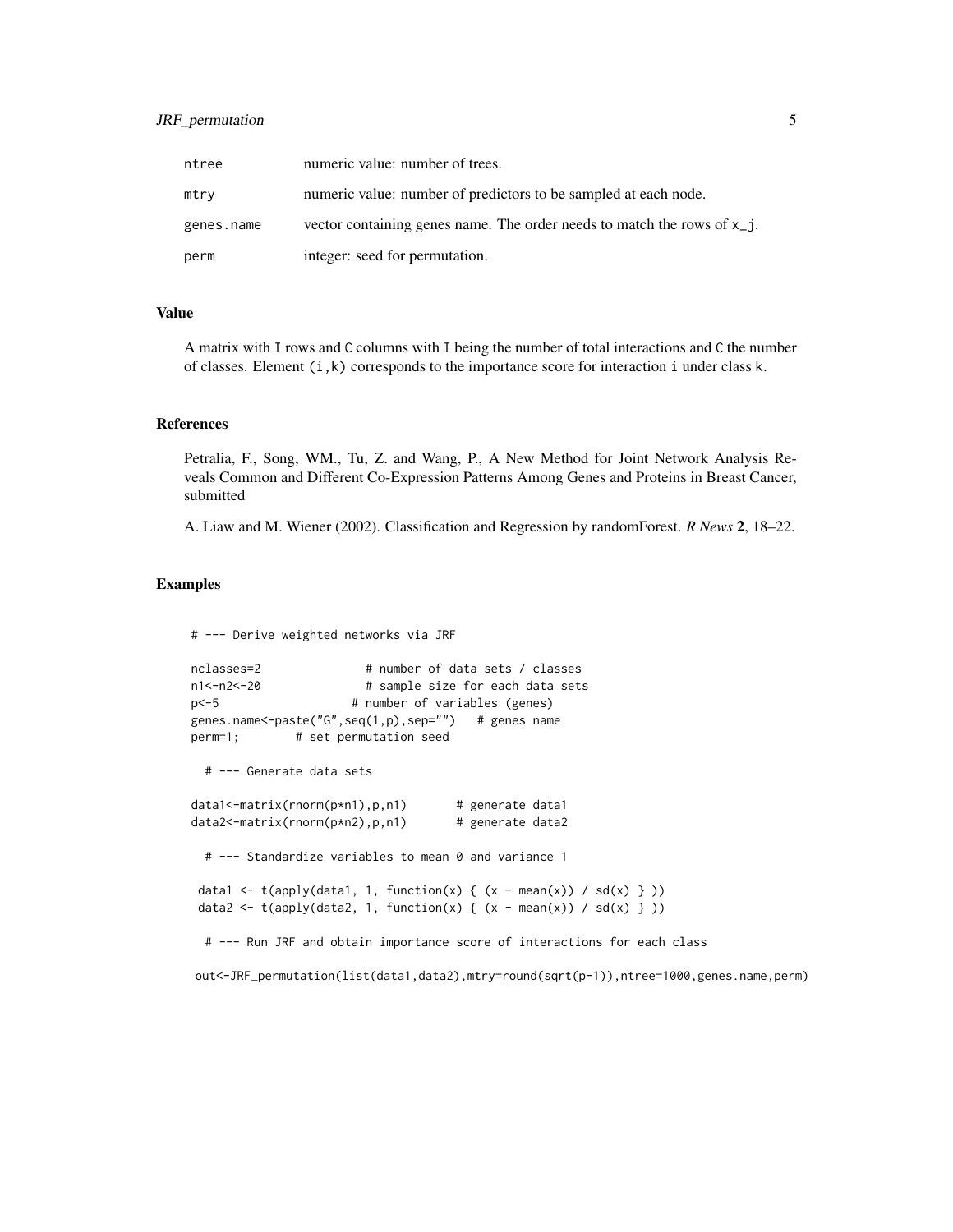<span id="page-5-0"></span>

#### Description

This function computes importance score for M permuted data sets. Sample labels of target genes are randomly permuted and JRF is implemented. Resulting importance scores can be used to derive an estimate of FDR.

#### Usage

Run\_permutation(X, ntree, mtry,genes.name,M)

#### Arguments

| $\times$   | List object containing expression data for each class, $x=list(x_1, x_2, \ldots)$<br>where $x_{-}j$ is a ( $p \times n_{-}j$ ) matrix with rows corresponding to genes and columns<br>to samples. Rows need to be the same across objects, while samples can vary.<br>Missing values are not allowed. |
|------------|-------------------------------------------------------------------------------------------------------------------------------------------------------------------------------------------------------------------------------------------------------------------------------------------------------|
| ntree      | numeric value: number of trees.                                                                                                                                                                                                                                                                       |
| mtry       | numeric value: number of predictors to be sampled at each node.                                                                                                                                                                                                                                       |
| genes.name | vector containing genes name. The order needs to match the rows of $x_{j}$ .                                                                                                                                                                                                                          |
| M          | integer: total number of permutations.                                                                                                                                                                                                                                                                |

#### Value

A three dimensional matrix  $(I \times M \times C)$  with I being the number of total interactions, M the number of permutations and C the number of classes. Element  $(i, j, k)$  corresponds to the importance score for interaction i, permuted data j and class k.

#### References

Petralia, F., Song, WM., Tu, Z. and Wang, P., A New Method for Joint Network Analysis Reveals Common and Different Co-Expression Patterns Among Genes and Proteins in Breast Cancer, submitted

A. Liaw and M. Wiener (2002). Classification and Regression by randomForest. *R News* 2, 18–22.

#### Examples

# --- Derive weighted networks via JRF

```
nclasses=2 # number of data sets / classes
n1<-n2<-20 # sample size for each data sets<br>p<-5 # number of variables (genes)
                       # number of variables (genes)
genes.name<-paste("G",seq(1,p),sep="") # genes name
perm=1; # set permutation seed
```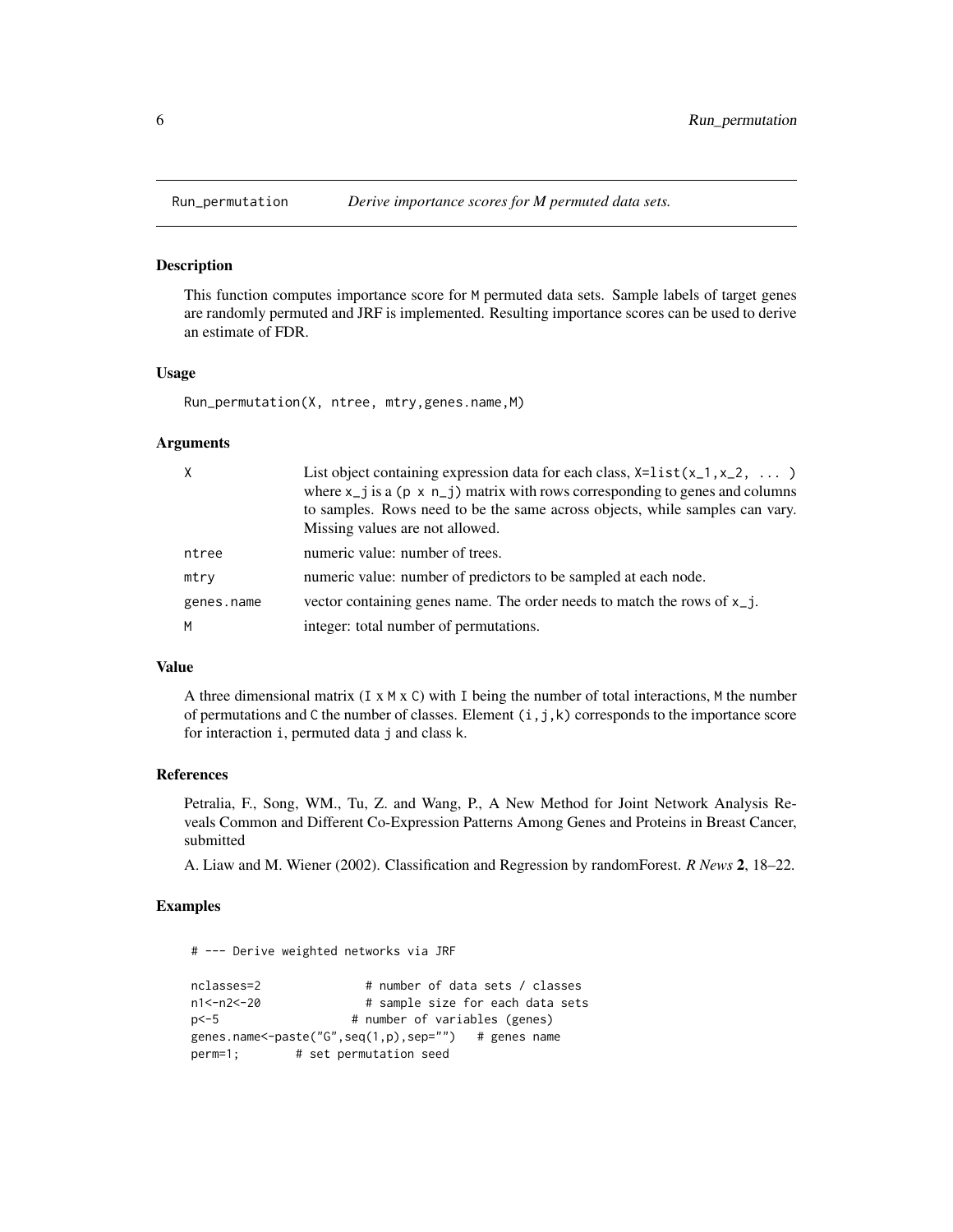# --- Generate data sets

```
data1<-matrix(rnorm(p*n1),p,n1) # generate data1
data2<-matrix(rnorm(p*n2),p,n1) # generate data2
M=5;
 # --- Standardize variables to mean 0 and variance 1
data1 <- t(apply(data1, 1, function(x) { (x - mean(x)) / sd(x) } ))
data2 <- t(apply(data2, 1, function(x) { (x - mean(x)) / sd(x) } ))
 # --- Run JRF and obtain importance score of interactions for each class
```
out<-Run\_permutation(list(data1,data2),mtry=round(sqrt(p-1)),ntree=1000,genes.name,M)